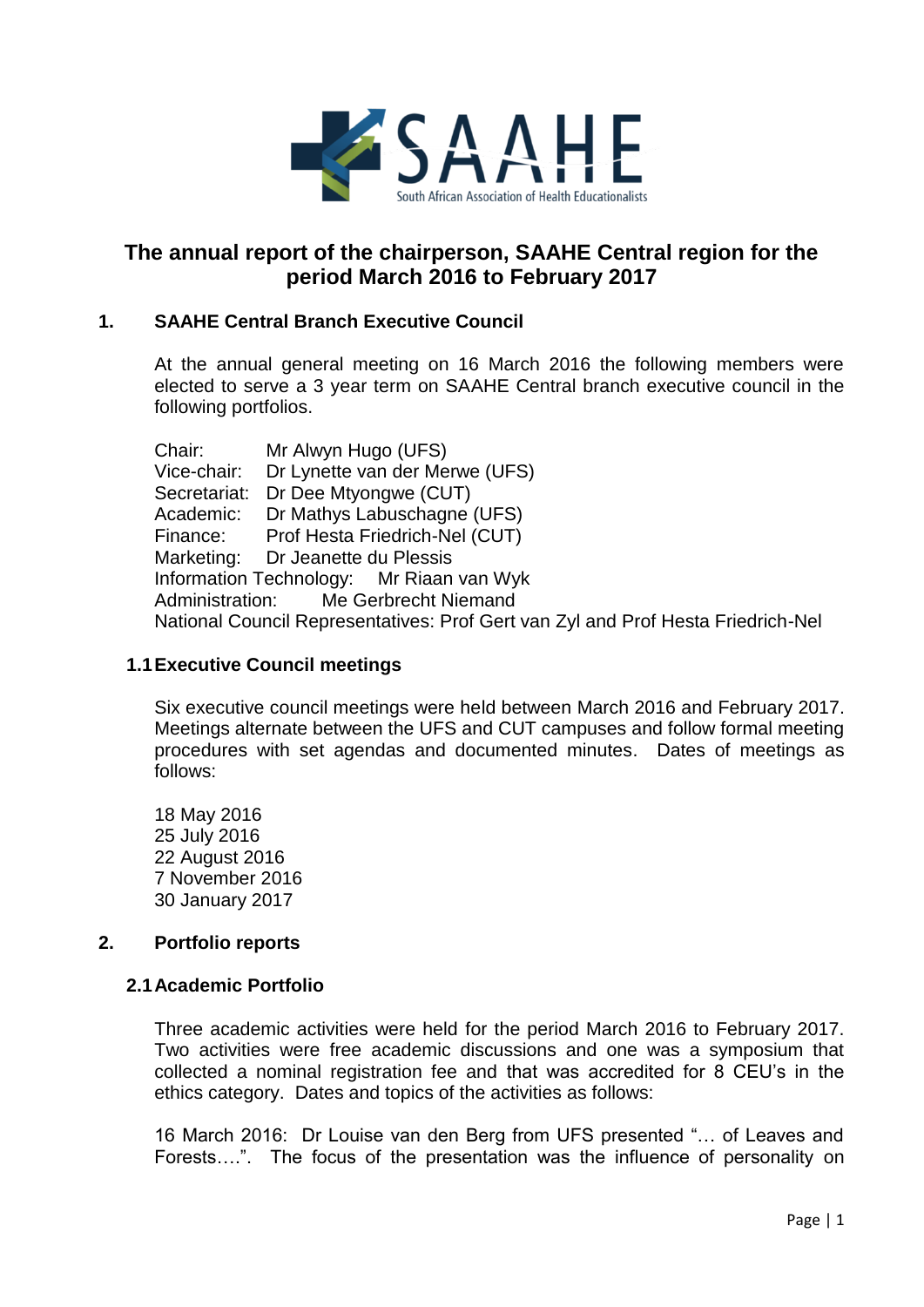learning strategies that prompted the development of an electronic tool that organise teaching and learning in undergraduate dietetics.

18 May 2016: Dr Mathys Labuschagne and Prof Yvonne Botma from the UFS facilitated a discussion on Inter Professional Education. The discussion related challenges and successes of inter professional education facilitated by all schools in the Faculty of Health Sciences at the UFS and documented the inter professional student teams' activities in the community.

16 September 2016: Prof Francois Cilliers and Dr Theresa Burges from UCT presented a symposium on ethics in educational research. The registration fee for the symposium was R 250-00. The income from the symposium funded air fare of the presenters and accreditation of the symposium. Attendees received 8 CEU's in the ethics category.

### **2.2 Marketing Portfolio**

Currently marketing of SAAHE Central branch activities are done through the e-mail systems of the Faculty of Health Sciences UFS and Faculty of Environmental and Health Sciences of CUT. This strategy need to observe the IT protocols of the mailers but all efforts are made to announce activities branded with the SAAHE logo. Further marketing is done through different committees in the faculties where appropriate. Topics that are not specific to health sciences are marketed in the broader education communities of the two universities.

### **2.3 Information Technology Portfolio**

The information technology portfolio manages all academic activity announcements, this include drafting of flyers and distributing the flyers through different communication technologies to members. The National web area (SAAHE.org.za) allows for regional presence and we use the Central region area to host our newsletters as well as our meeting administration documents. In future we will use the platform as a communication method regarding academic discussions as well.

During 2016 we published two newsletters that are available at [http://saahe.org.za/administration/central/.](http://saahe.org.za/administration/central/)

### **2.4Administration**

The administration portfolio manages the bookings of venues for meetings, academic activities and make travel arrangements for guests that visit SAAHE Central Branch. During the period of March 2016 to February 2017 arrangements for five executive council meetings and three academic meetings were made. This include travel arrangements for 2 guest speakers for the symposium on the 16 March 2016.

### **2.5Finances**

SAAHE does not charge membership fees and branches must generate their own funds. SAAHE Central branch are fortunate that both the Faculty of Health Sciences UFS and the Faculty of Environmental and Health Sciences CUT